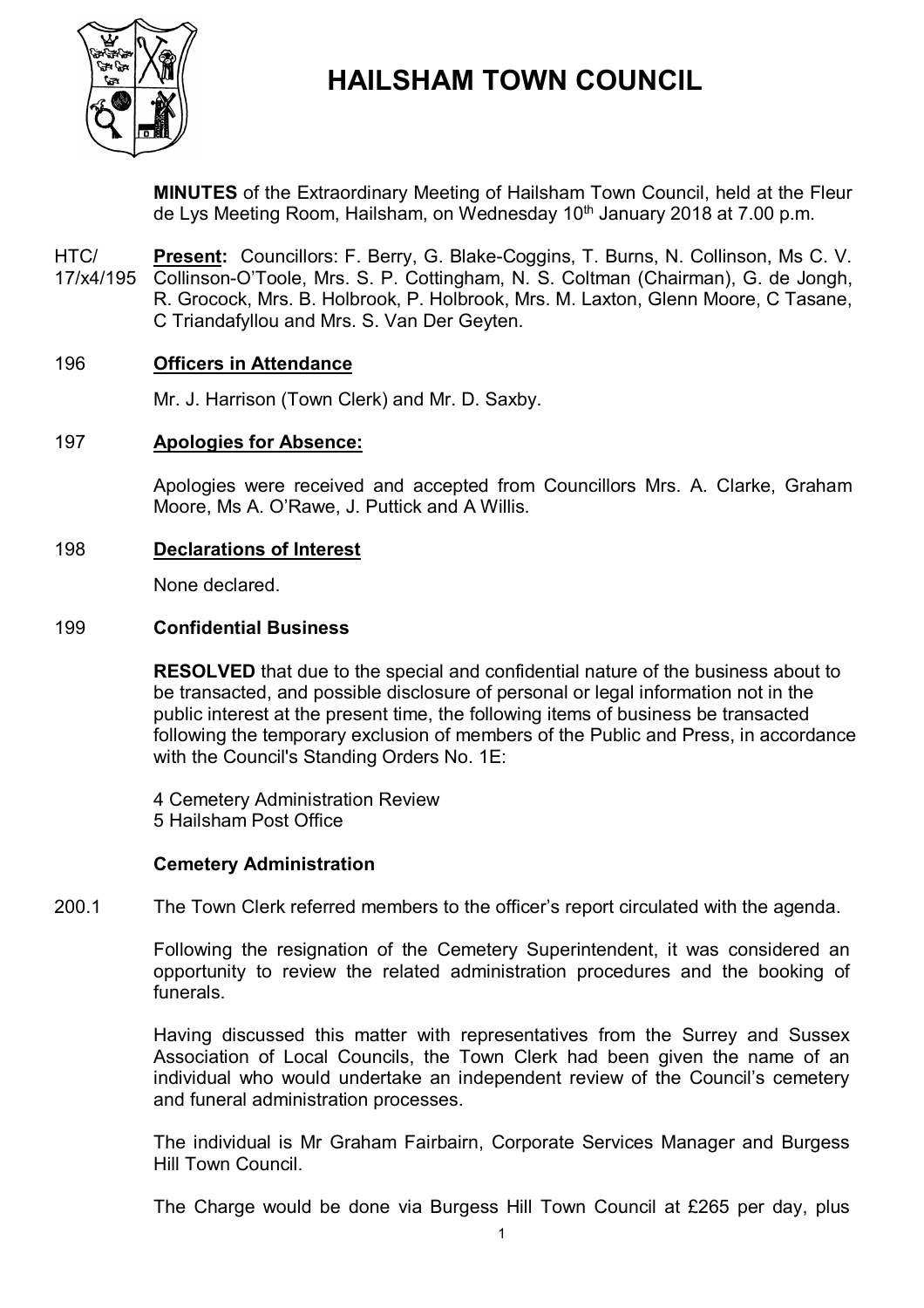VAT and travel costs. The total cost of the review would be between £1,500 and £2,500.

It was considered that this area of work would meet the 'specialist services' criteria and, therefore, would not require a competitive quoting or tendering process.

200.1 **RESOLVED** to request that Mr Graham Fairbairn, Corporate Services Manager and Burgess Hill Town Council be requested to undertake an independent review of the Council's cemetery and funeral administration processes, at the cost of between £1,500 and £2,500 to be taken from the Council's Administration budget.

# **Hailsham Post Office**

201.1 The Town Clerk referred members to the officer's report circulated with the agenda.

Members were asked to consider:

- i) Applying to take on the franchise for the Hailsham Post Office, maintaining the current post office staff
- ii) Leasing the Pipers News building.

Discussion ensued.

### 201.2 **RESOLVED** that

- a) Hailsham Town Council agrees in principle to apply to take on the franchise for the Hailsham Post Office, subject to suitable premises being available; and to report back to a future meeting of the Council. Hailsham Town Council, and
- b) Hailsham Town Council not want to lease the Pipers New building.

# **Councillors' Questions/Information Forum**

#### 202 Crime

Councillor Collinson said that he was concerned at both the increase in crime in the town and the police's lack of response to it.

The Town Clerk said he was aware that County Councillor Gerard Fox had taken this matter up with the police. His contact at Hailsham Police Station had moved on and did not have a point of contact.

Members who spoke said that they, too, were concerned at what was considered a crimewave.

The Chairman would write to too Chief Inspector Emma Brice, District Commander of Eastbourne, Lewes and Wealden districts detailing the Council's concerns.

There being no further business, the Chairman closed the meeting at 8.11pm.